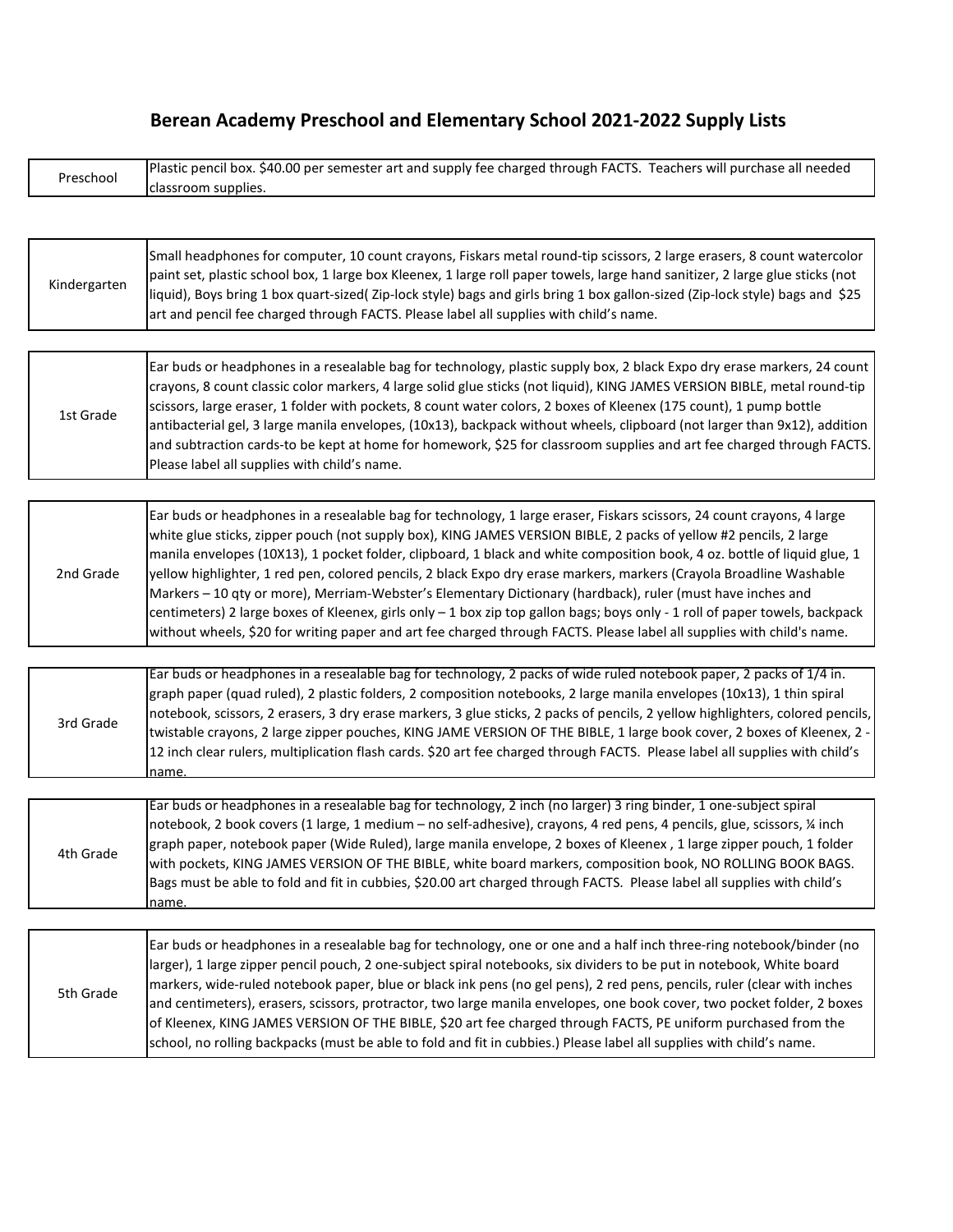# **Berean Academy Middle School 2021-2022 Supply Lists**

| 6th Grade    | One 3-ring binder with dividers to use for all classes or individual binder for each class, notebook paper, black or blue |
|--------------|---------------------------------------------------------------------------------------------------------------------------|
|              | pens, pencils; 2 boxes of tissues and 1 pump bottle of hand sanitizer                                                     |
| Art          | \$20 fee charged through FACTS                                                                                            |
| <b>Bible</b> | King James Version Bible                                                                                                  |
| English      | Composition book, colored pencils, markers, highlighter                                                                   |
| 7th History  | 1 1/2" three ring notebook with 8 dividers, pens, pencils, notebook paper, book cover                                     |
| Reading      | 4 three-prong folders with pockets, colored pencils, highlighter, bag of individually wrapped candy WITHOUT NUTS          |
| Science      | In addition to the 3-ring binder for all subjects, notebook paper, pens and pencils: unlined paper                        |
| Technology   | Ear buds                                                                                                                  |
|              | Graph paper, composition book, colored pencils, 2 glue sticks, thin Expo markers, ear buds (different from technology     |
| Math         | class), 2 medium erasers, pencils (#2 or mechanical)                                                                      |

| 7th Grade    | One 3-ring binder with dividers to use for all classes or individual binder for each class, notebook paper, black or blue<br>pens, pencils                |
|--------------|-----------------------------------------------------------------------------------------------------------------------------------------------------------|
| <b>Bible</b> | King James Version Bible                                                                                                                                  |
| English      | 3 x 3 Post-It Notes                                                                                                                                       |
|              | Tennessee History  1 inch three ring notebook, pens, pencils, notebook paper, colored pencils, highlighters                                               |
| Reading      | Red pen, 4 three-prong pocket folders, colored pencils, 1 pack 3x3 post-it notes, highlighter, earbuds, bag of individually<br>wrapped candy WITHOUT NUTS |
| Science      | In addition to the 3-ring binder for all subjects, notebook paper, pens and pencils: unlined paper                                                        |
| Math         | Graph paper, 3x5 cards, colored pens (not black), colored pencils, protractor, book cover, Expo markers, plenty of<br>pencils                             |

| 8th Grade    | One 3-ring binder with dividers to use for all classes or individual binder for each class, notebook paper, black or blue<br>pens, pencils                 |
|--------------|------------------------------------------------------------------------------------------------------------------------------------------------------------|
| <b>Bible</b> | King James Version Bible                                                                                                                                   |
| English      | 3 x 3 Post-It Notes                                                                                                                                        |
| 7th History  | 1 1/2" three ring notebook with 8 dividers, pens, pencils, notebook paper, book cover                                                                      |
| Cultural     | 2 one inch binders (1 flexible--to stay in the classroom), colored pencils with a self-contained pencil sharpener and a                                    |
| Geography    | zippered supply bag to hold the pencils and sharpener                                                                                                      |
| Reading      | Red pen, 4 three-prong pocket folders, colored pencils, 1 pack 3x3 post-it notes, highlighter, ear buds, bag of<br>individually wrapped candy WITHOUT NUTS |
| Science      | 1 1/2" three ring binder with 8 dividers, pens, pencils, notebook paper, unlined paper                                                                     |
| Math         | Graph paper, composition book, colored pens (not black), colored pencils, protractor, book cover, Expo markers, plenty<br>of pencils                       |

| <b>MIDDLE SCHOOL</b> |                                                         |
|----------------------|---------------------------------------------------------|
| <b>ELECTIVES</b>     |                                                         |
| Art                  | \$20 fee charged through FACTS                          |
| Choir                | 1" black three ring notebook                            |
| Drama                | 1 1/2" notebook with 5 dividers, pens                   |
| <b>PE</b>            | Non-marking tennis shoes; uniform purchased from school |

#### **\*\*\*ALL HARDBACK BOOKS MUST HAVE BOOK COVERS\*\*\***

**FOR GRADES 7 - 8: EACH FAMILY 2 BOXES OF KLEENEX TO MRS. HUGUENIN**